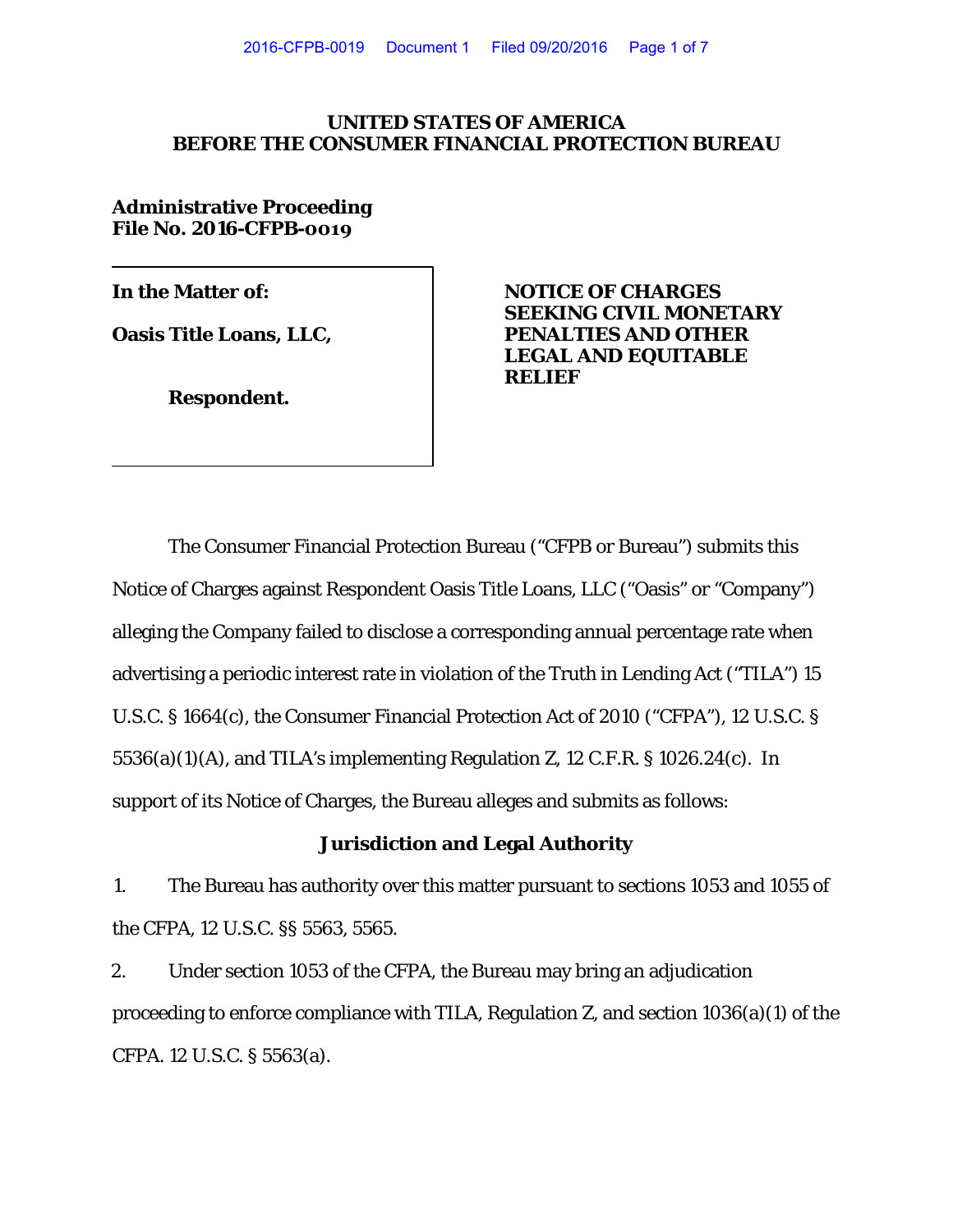3. Under section 1055 of the CFPA, the Bureau has jurisdiction to grant any appropriate legal or equitable relief with respect to a violation of federal consumer financial law, including the TILA and Regulation Z and the CFPA violations alleged in this Notice of Charges. 12 U.S.C. §§ 5511(c)(4), 5512(a), 5563, 5565.

#### **Respondent**

4. Oasis is a limited liability company formed in Arizona in 2013.

5. The Company is licensed as a sales finance company by the Arizona Department of Financial Institutions.

6. The Company offers, and has been offering during all times relevant to this Notice of Charges, "closed-end credit" in the form of vehicle title loans to "consumers" as those terms are defined in Regulation Z, 12 C.F.R.  $\S$  1026.2(a)(10) & (11).

7. Oasis is a "person" within the meaning of TILA and Regulation Z because it is a limited liability company. 15 U.S.C. § 1602(e), 12 C.F.R § 1026.2(a)(22).

8. Oasis is a "covered person" under the CFPA because it is a limited liability company that engages in offering and providing vehicle title loans, which are "consumer financial products or services" under the CFPA. 12 U.S.C.  $\S$ § 5481(5), (6), (15)(A)(i), (19).

#### **The CFPA**

9. Section 1036(a)(1)(A) of the CFPA prohibits covered persons from offering or providing to a consumer "any financial product or service not in conformity with Federal consumer financial law," or otherwise committing "any act or omission in violation of a Federal consumer financial law." 12 U.S.C. § 5536(a)(1)(A).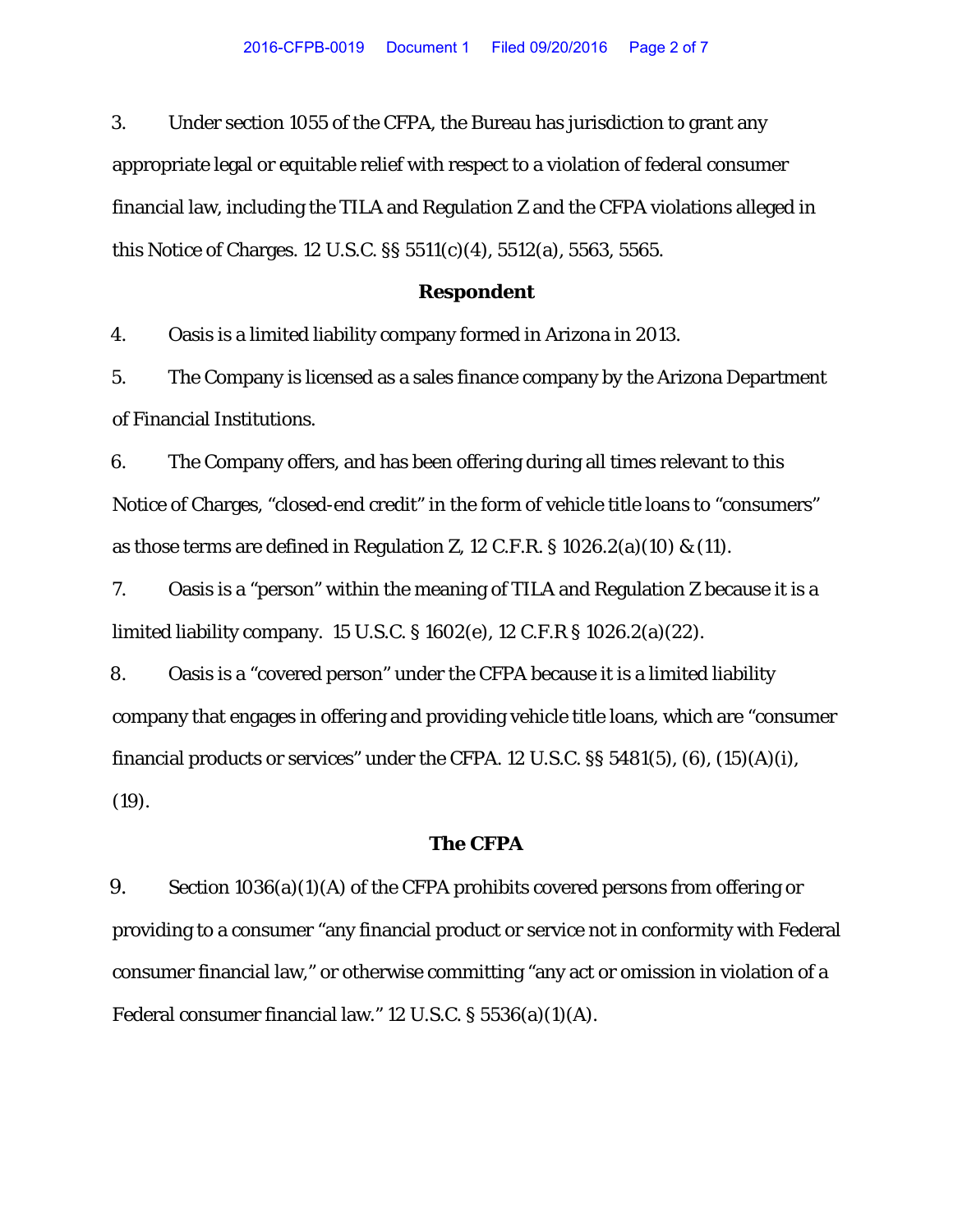### **TILA and Regulation Z**

10. TILA's implementing regulation, Regulation Z, requires that when an advertisement for closed end credit "states a rate of finance charge, it shall state the rate as an 'annual percentage rate,' using that term." 12 C.F.R. § 1026.24(c); *see also* 15 U.S.C. § 1664(c).

11. Regulation Z defines "advertisement" as "a commercial message in any medium that promotes, directly or indirectly, a credit transaction." 12 C.F.R. § 1026.2(a)(2).

12. Regulation Z defines "finance charge" as "the cost of consumer credit as a dollar amount." The finance charge "includes any charge payable directly or indirectly by the consumer and imposed directly or indirectly by the creditor as an incident to or a condition of the extension of credit." 12 C.F.R. § 1026.4(a).

13. Regulation Z also sets forth detailed requirements that creditors must follow when calculating the annual percentage rate. 12 C.F.R. § 1026.22; *see also* 15 U.S.C. § 1606.

#### **Allegations Regarding Non-Compliant Advertisements**

14. Oasis markets its services on the Internet at the address http://www.oasisinsurance.com/loans-info-auto.html.

15. The "Auto Title Loans" page of the Company's website, displays a chart that includes columns for "Loan Amount" and "Interest Percentage Rate Charged on Loan." The chart displays varying monthly rates of finance based on the loan amount.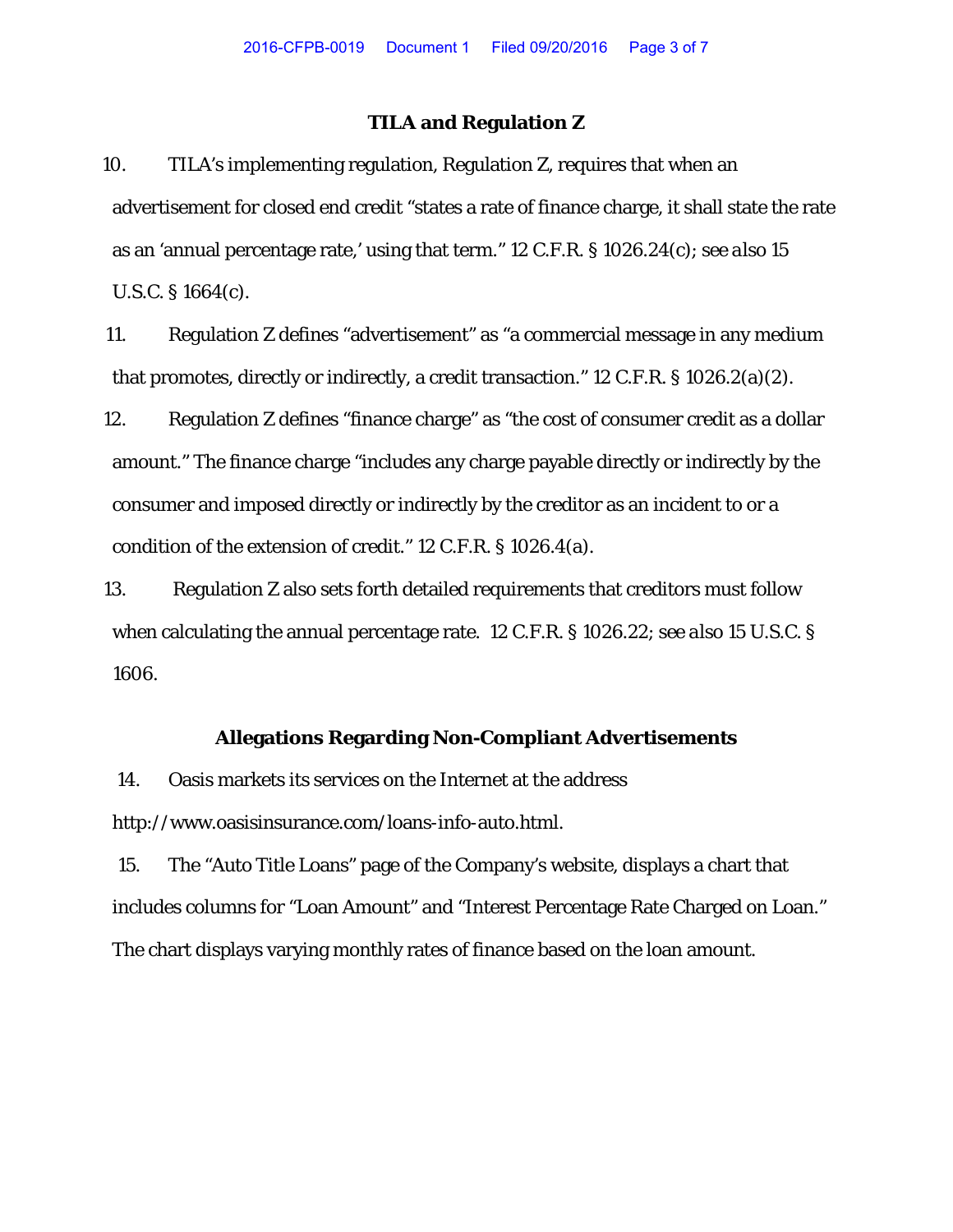

16. The Company's Internet advertisement constitutes a commercial message in any medium that promotes, directly or indirectly, a credit transaction.

17. The Company's Internet advertisement fails to disclose a corresponding annual percentage rate for the advertised monthly rates of finance and also fails to use the term "annual percentage rate" or its common abbreviation "APR."

18. No other page within the Oasis website domain discloses the annual percentage rate that corresponds to the monthly financing rates advertised on the website's "Auto Title Loans" page.

19. The advertisement has been displayed continuously on the Company's website since at least July 6, 2016.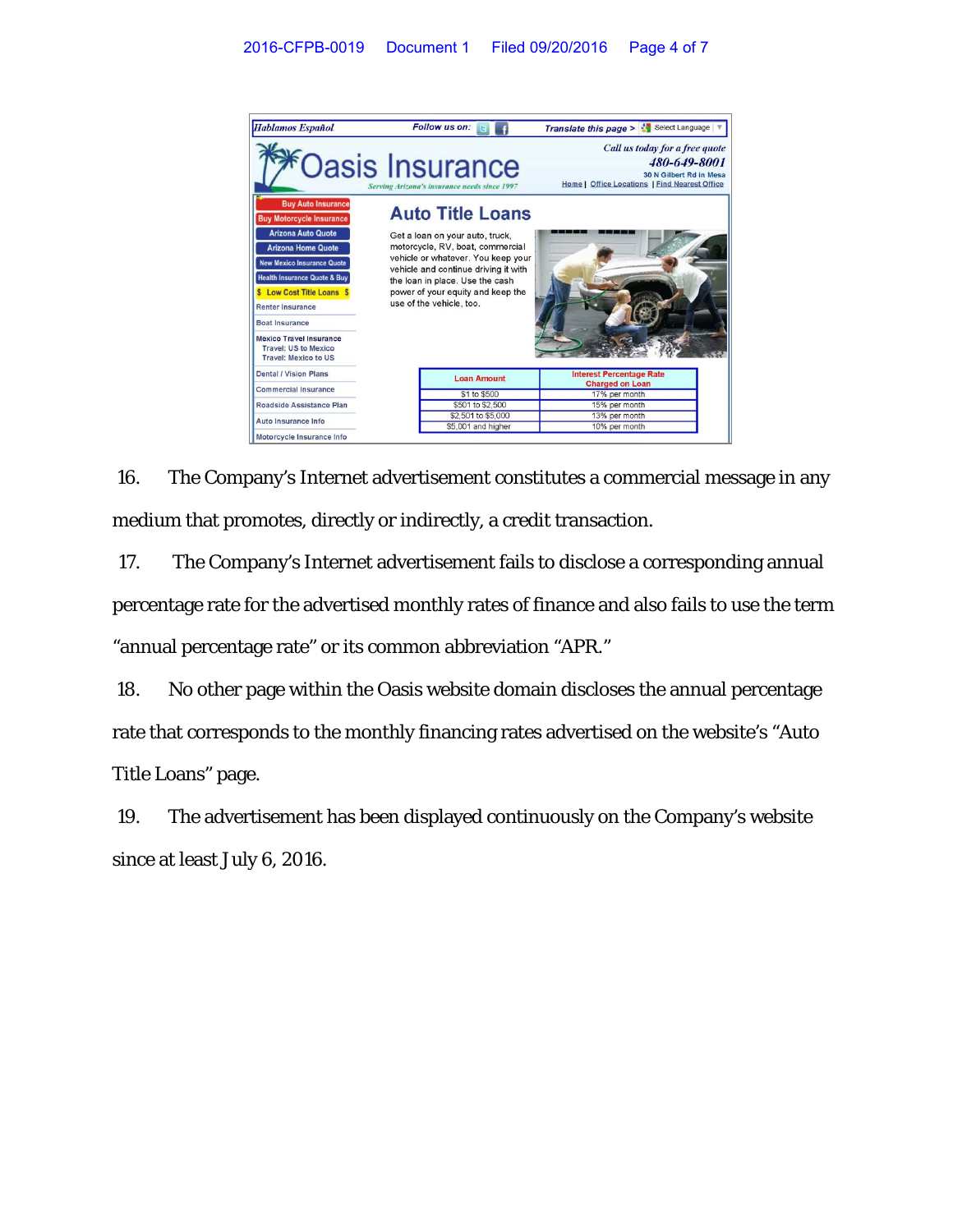### **Violations of Law**

# **Count One: Violation of TILA and Regulation Z, Failure to State the Annual Percentage Rate in Advertising**

20. The allegations in paragraphs  $1 - 19$  are incorporated by reference.

21. Since at least July 6, 2016, Oasis has been advertising monthly rates of financing on its website without advertising a corresponding annual percentage rates and without using the term "annual percentage rate" in violation of 15 U.S.C. § 1664(c) and 12 C.F.R. § 1026.24.

# **Count Two: Violation of the CFPA, Failure to State the Annual Percentage Rate in Advertising**

22. The allegations in paragraphs  $1 - 19$  are incorporated by reference.

23. The failure to disclose the annual percentage rate when advertising a rate of a finance charge in advertising is a violation of both TILA and Regulation Z.

24. The Company's failure to comply with the advertising requirements of TILA and Regulation Z constitutes a violation of section 1036(a)(1)(A) of the CFPA, 12 U.S.C. §§  $5536(a)(1)(A)$ .

# **Demand for Relief**

Wherefore, as permitted by 12 U.S.C. § 5565, the Bureau seeks a final order:

a. permanently enjoining Oasis Title Loans, LLC from committing future violations of the Truth in Lending Act, 15 U.S.C. § 1601, et seq., Regulation Z, 12 C.F.R. § 1026, et seq., the Consumer Financial Protection Act, 12 U.S.C. § 5536; or any provision of "Federal consumer financial law" as defined by 12 U.S.V. § 5481(14);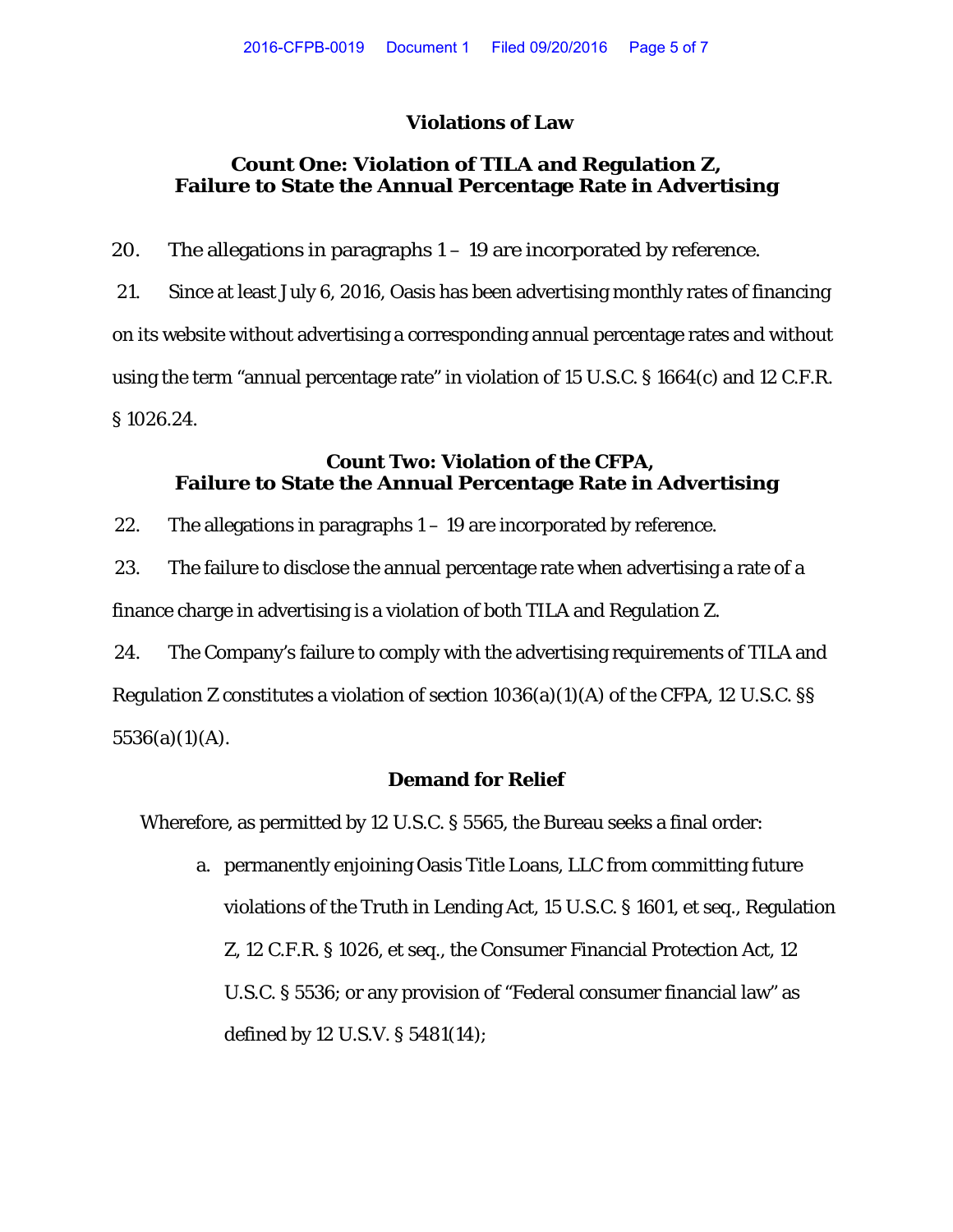- b. awarding other appropriate injunctive relief against Oasis Title Loans, LLC;
- c. awarding civil money penalties against Oasis Title Loans, LLC;
- d. awarding costs against Oasis Title Loans, LLC; and
- e. awarding additional relief as deemed just and proper.

## **Proceeding Time and Place**

Pursuant to 12 C.F.R. § 1081.203(d), the time and place of the administrative proceeding in the above-captioned action shall be determined by the hearing officer in the scheduling order.

# **Time to Answer**

The answer must be filed and served within 14 days of service of this Notice of Charges, in accordance with 12 C.F.R. § 1081.201(a).

September 20, 2016

Respectfully submitted,

Anthony Alexis Enforcement Director

David Rubenstein Deputy Enforcement Director

Frank Kulbaski Assistant Deputy Enforcement Director

 /s/ Rebecca Coleman \_ Rebecca Coleman Rina Tucker Harris Enforcement Attorneys Consumer Financial Protection Bureau 1700 G Street, NW Washington, DC 20552